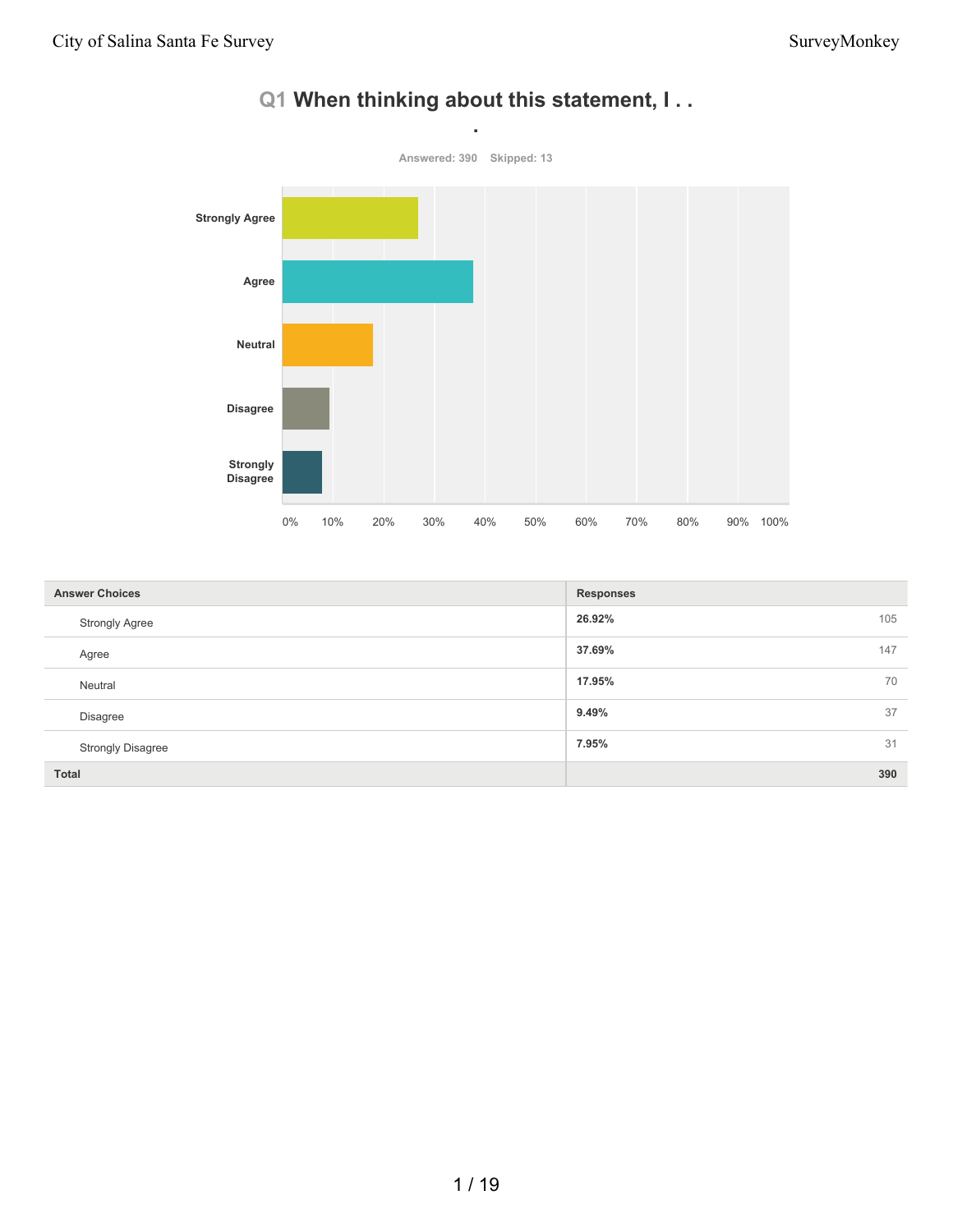# **Q2 When considering Concept 1, please indicate features you like (rate each 1 to 5; 1=Do not like 2=Somewhat dislike 3=Neutral 4=Somewhat like and 5=Like very much):**

**Answered: 316 Skipped: 87**

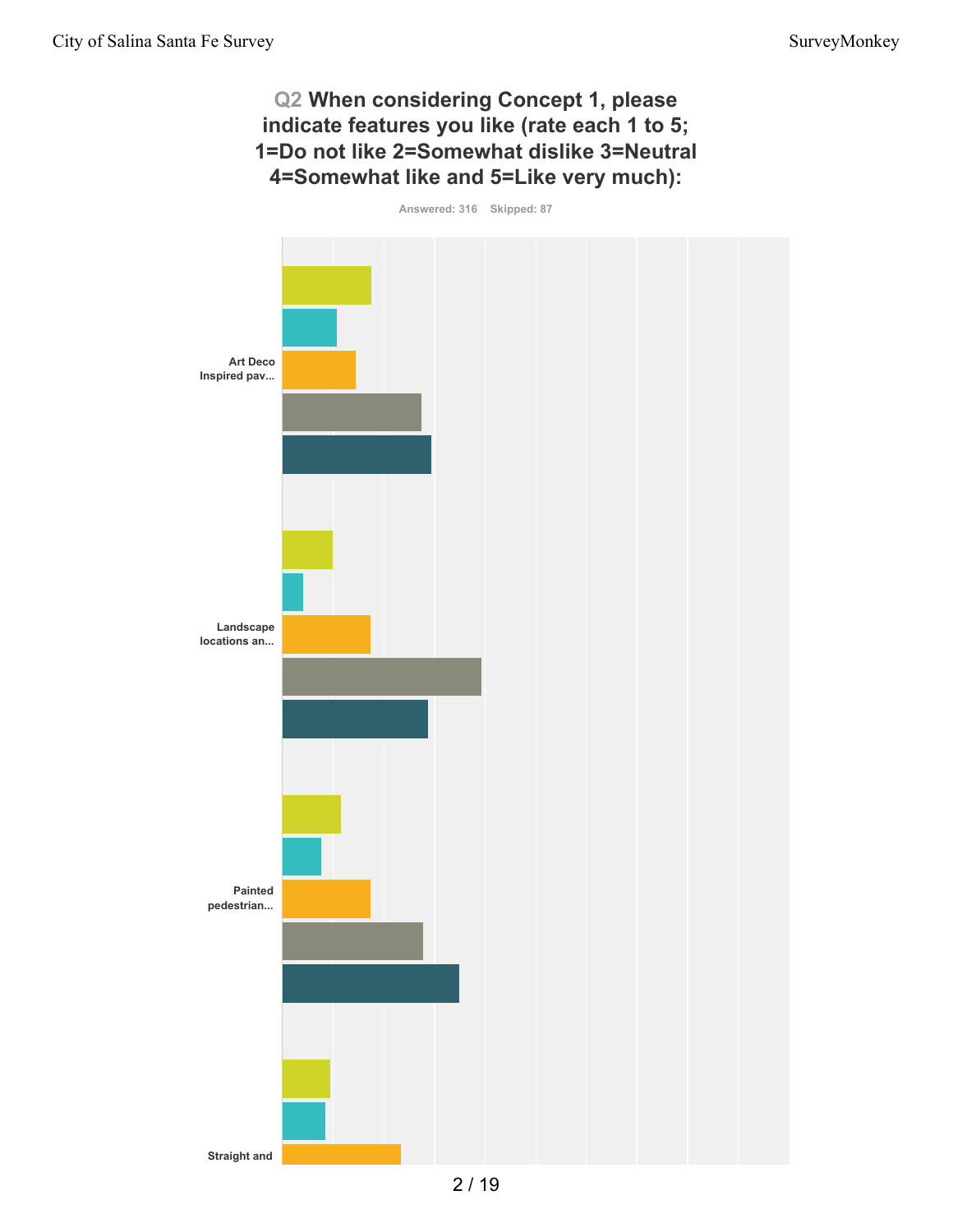

|                                                                            | $1 = Do$<br>not like | $2 =$<br>Somewhat<br>dislike | $3 =$<br><b>Neutral</b> | $4 =$<br>Somewhat<br>like | $5 =$ Like<br>very much | Total |
|----------------------------------------------------------------------------|----------------------|------------------------------|-------------------------|---------------------------|-------------------------|-------|
| Art Deco Inspired paving pattern within brick paver zone on the sidewalks  | 17.72%               | 10.76%                       | 14.56%                  | 27.53%                    | 29.43%                  |       |
|                                                                            | 56                   | 34                           | 46                      | 87                        | 93                      | 316   |
| Landscape locations and features                                           | 9.94%                | 4.17%                        | 17.63%                  | 39.42%                    | 28.85%                  |       |
|                                                                            | 31                   | 13                           | 55                      | 123                       | 90                      | 312   |
| Painted pedestrian crosswalks                                              | 11.78%               | 7.64%                        | 17.52%                  | 28.03%                    | 35.03%                  |       |
|                                                                            | 37                   | 24                           | 55                      | 88                        | 110                     | 314   |
| Straight and simple sidewalks with distinct separation between traditional | 9.52%                | $8.57\%$                     | 23.49%                  | 30.16%                    | 28.25%                  |       |
| concrete and more ornamental pavement materials                            | 30                   | 27                           | 74                      | 95                        | 89                      | 315   |
| Bicycle racks located at corner nodes                                      | 15.29%               | 7.96%                        | 24.52%                  | 27.07%                    | 25.16%                  |       |
|                                                                            | 48                   | 25                           | 77                      | 85                        | 79                      | 314   |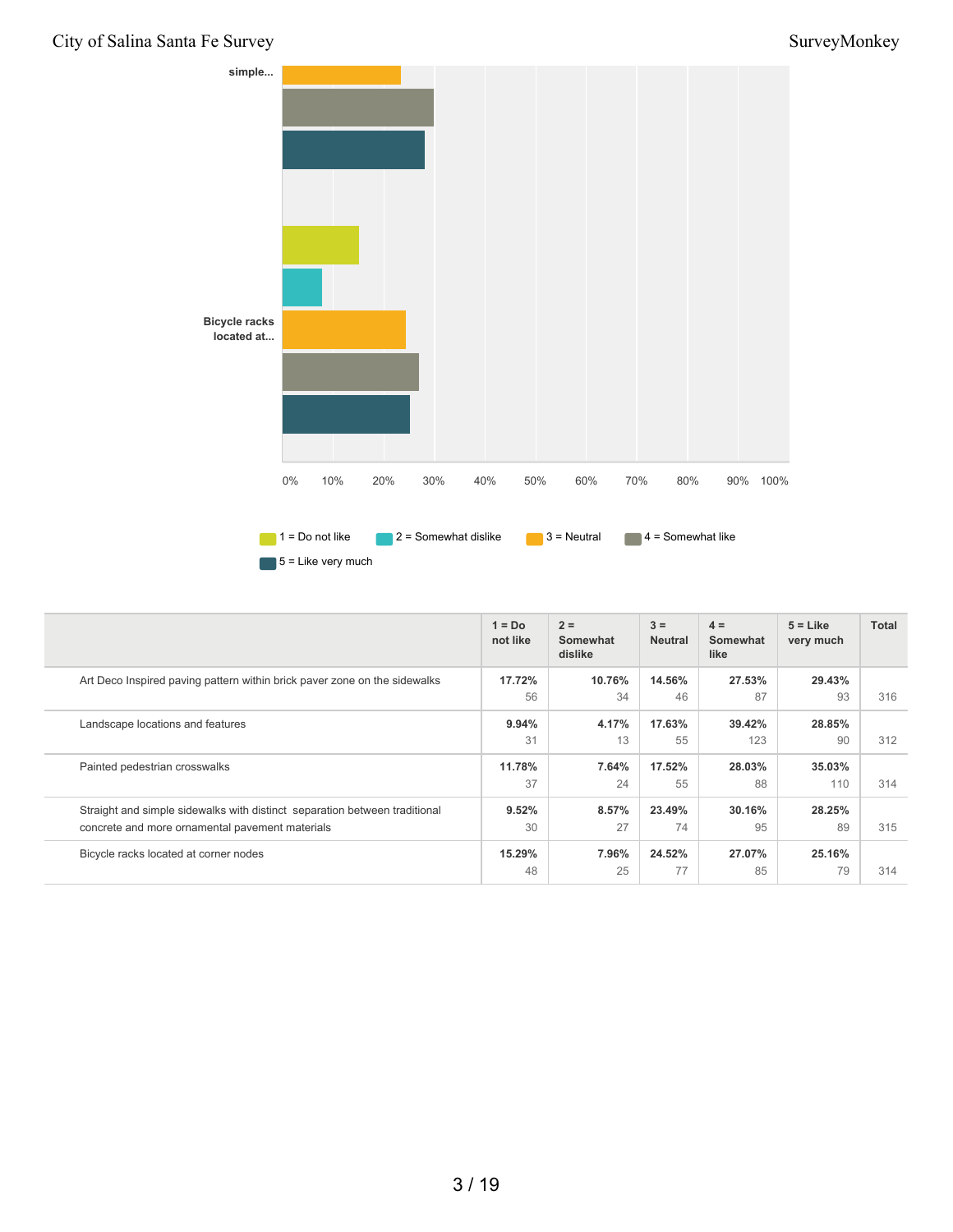# **Q3 When considering Concept 2, please indicate features you like (rate each 1 to 5; 1=Do not like 2=Somewhat dislike 3=Neutral 4=Somewhat like and 5=Like very much )::**

**Answered: 292 Skipped: 111**

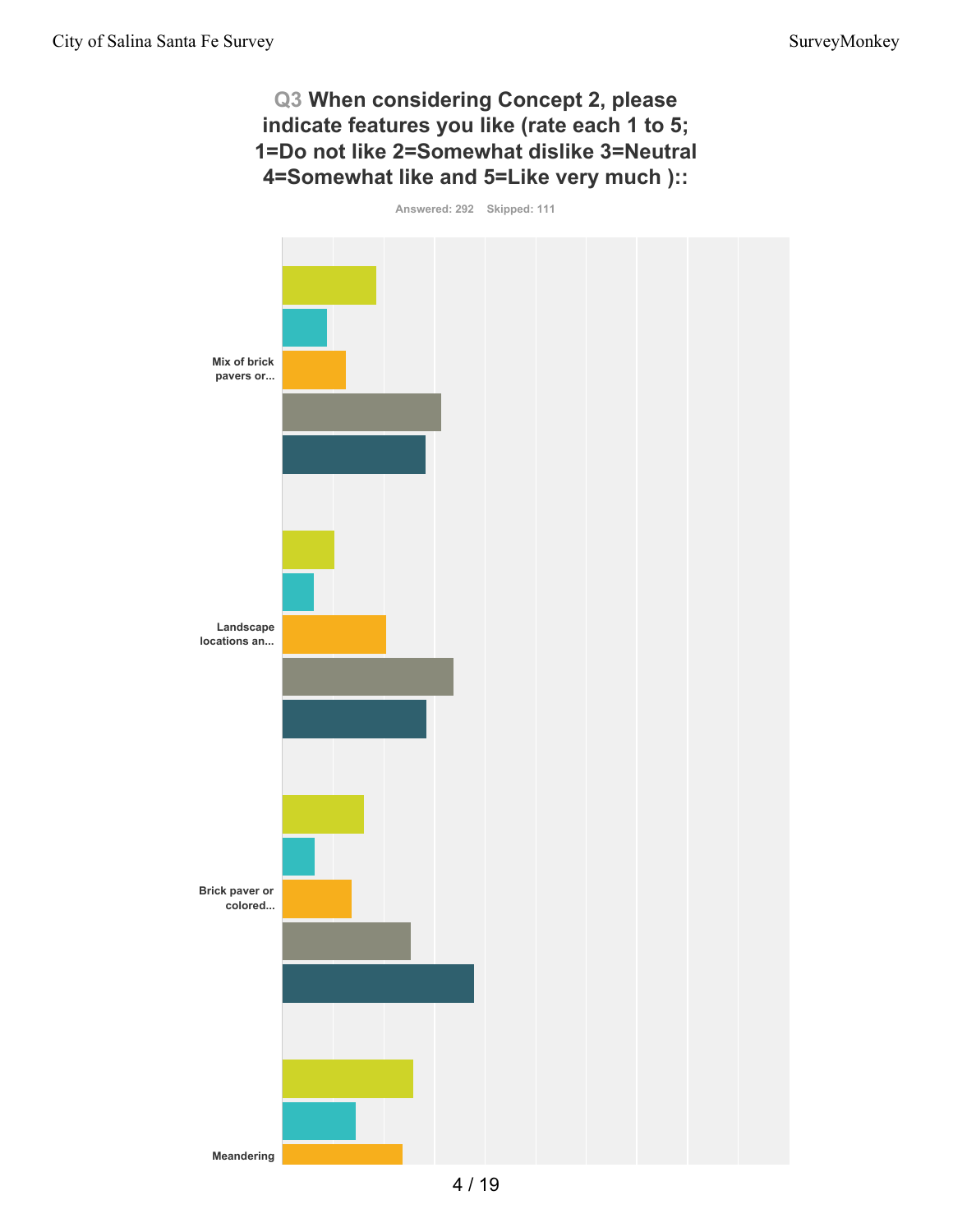

|                                                                                                     | $1 = Do$ not<br>like | $2 =$ Somewhat<br>dislike | $3 =$<br><b>Neutral</b> | $4 =$<br>Somewhat<br>like | $5 =$ Like very<br>much | <b>Total</b> |
|-----------------------------------------------------------------------------------------------------|----------------------|---------------------------|-------------------------|---------------------------|-------------------------|--------------|
| Mix of brick pavers or colored concrete and traditional concrete<br>surfacing zones within sidewalk | 18.49%<br>54         | 8.90%<br>26               | 12.67%<br>37            | 31.51%<br>92              | 28.42%<br>83            | 292          |
| Landscape locations and features                                                                    | 10.49%<br>30         | 6.29%<br>18               | 20.63%<br>59            | 33.92%<br>97              | 28.67%<br>82            | 286          |
| Brick paver or colored concrete pedestrian crosswalks                                               | 16.21%<br>47         | 6.55%<br>19               | 13.79%<br>40            | 25.52%<br>74              | 37.93%<br>110           | 290          |
| Meandering sidewalks                                                                                | 25.95%<br>75         | 14.53%<br>42              | 23.88%<br>69            | 17.65%<br>51              | 17.99%<br>52            | 289          |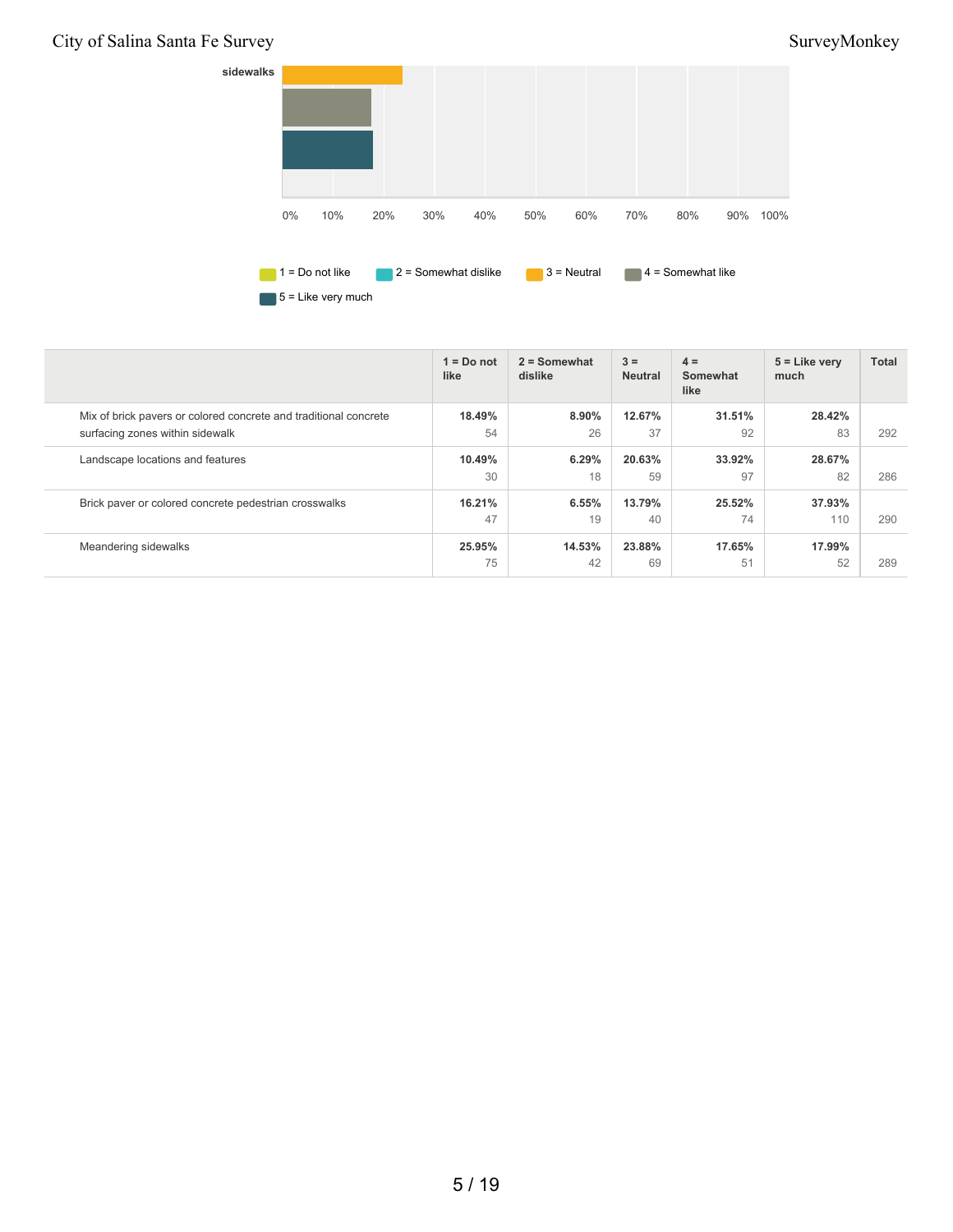# **Q4 Please indicate which reference images you like (rate each 1 to 5; 1=Do not like 2=Somewhat dislike 3=Neutral 4=Somewhat like and 5=Like very much )::**

**Answered: 275 Skipped: 128**

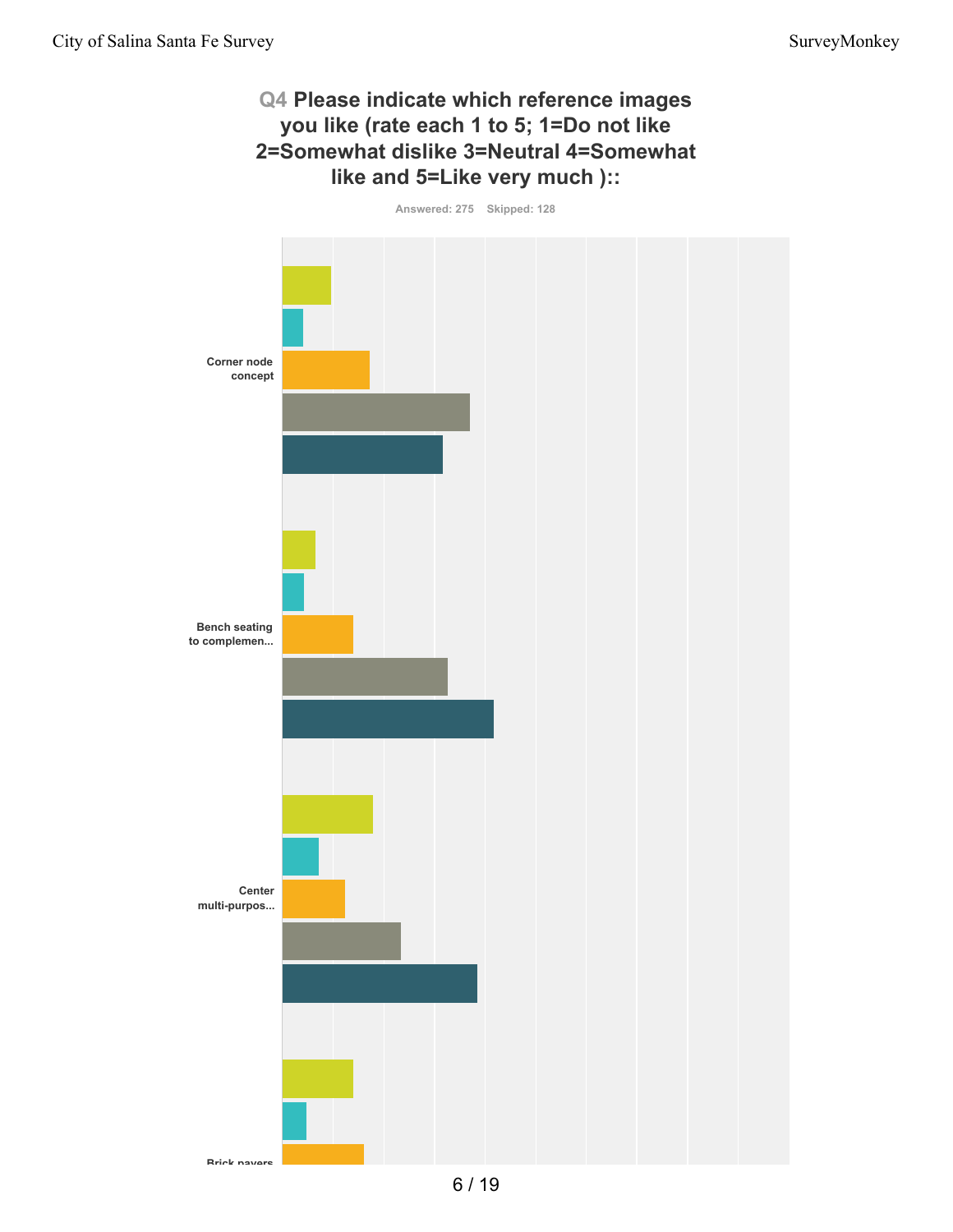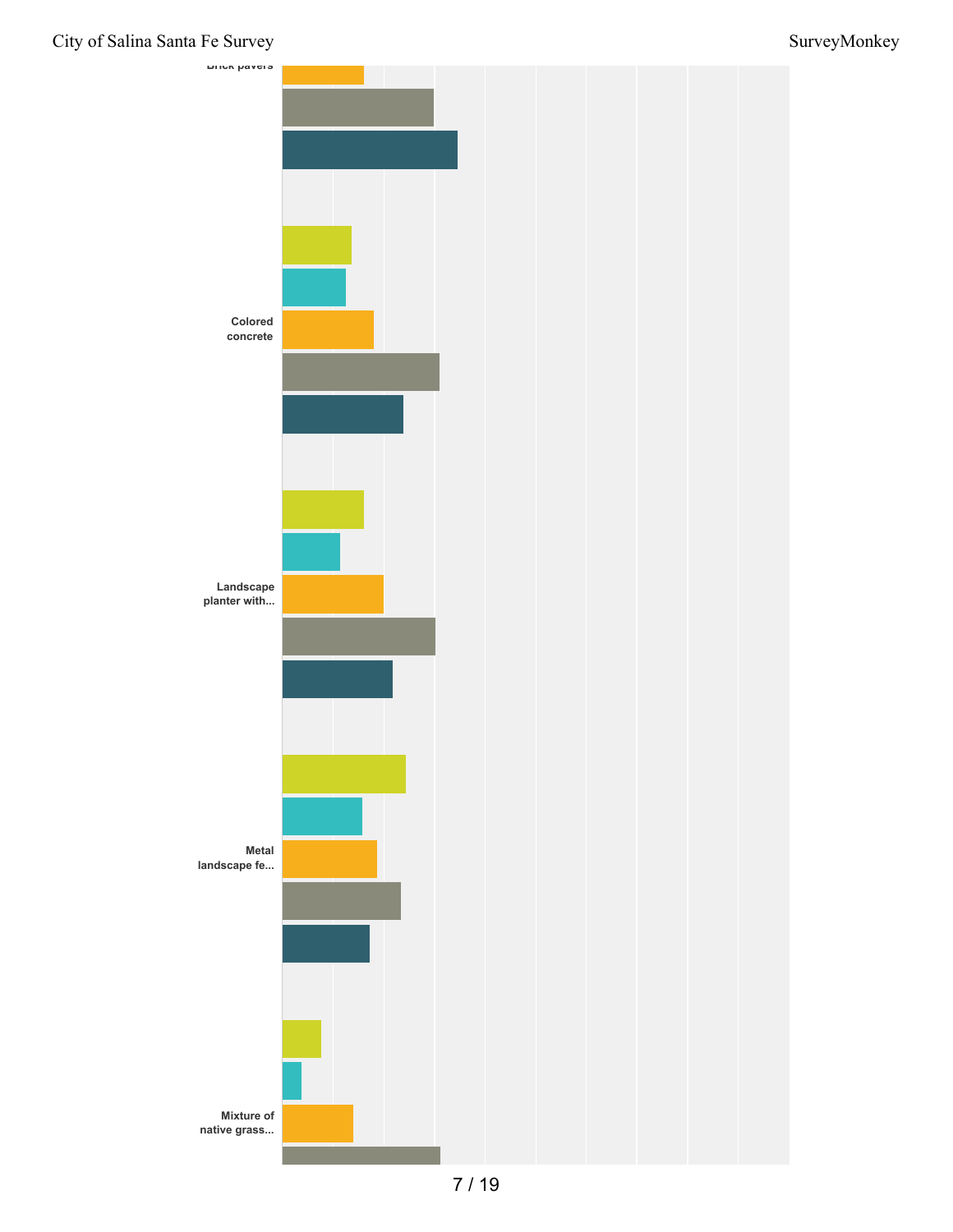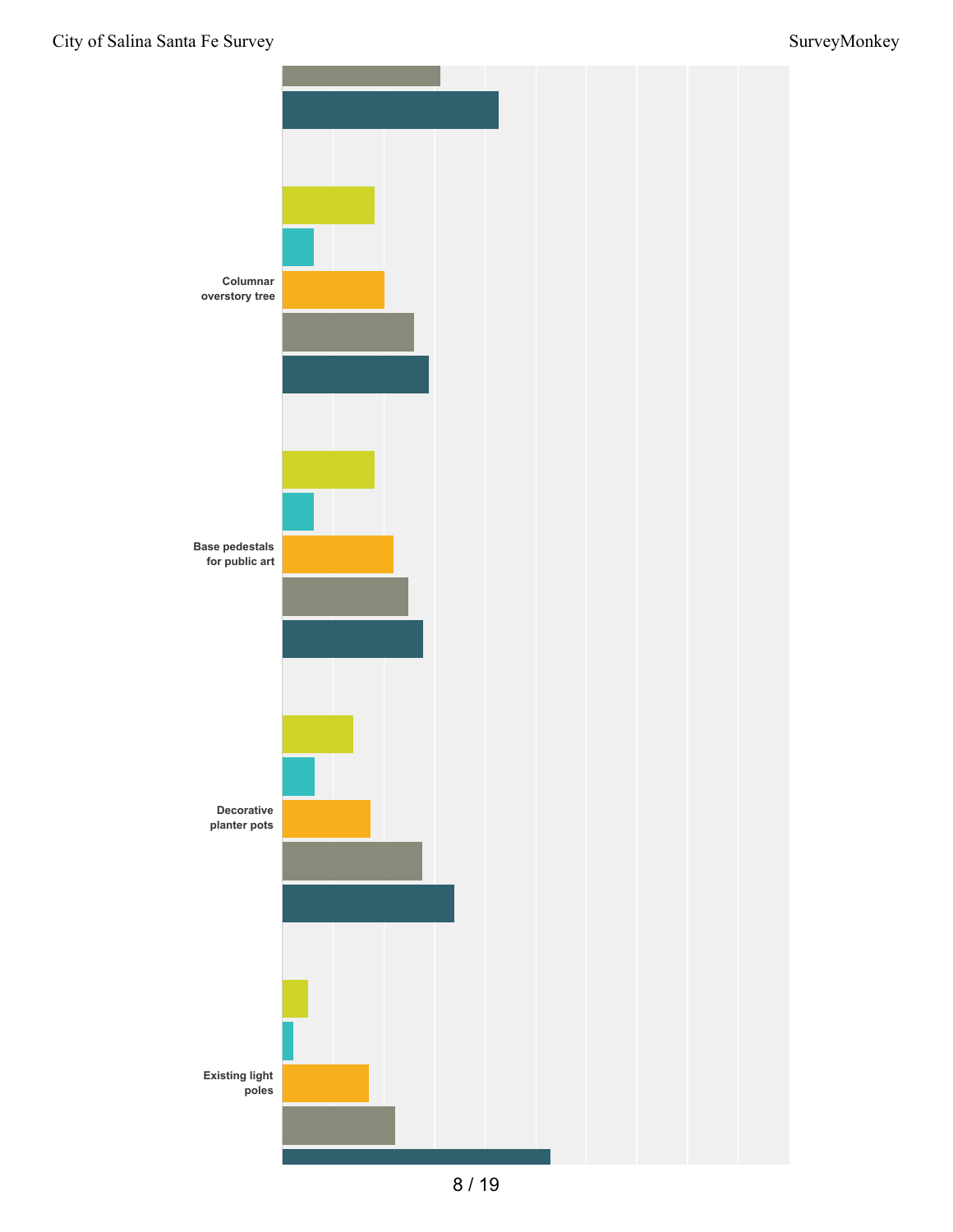

|                     | $1 = Do$ not<br>like | $2 =$ Somewhat<br>dislike | $3 =$<br><b>Neutral</b> | $4 =$ Somewhat<br>like | $5 =$ Like verv<br>much | <b>Total</b> |
|---------------------|----------------------|---------------------------|-------------------------|------------------------|-------------------------|--------------|
| Corner node concept | 9.74%                | 4.12%                     | 17.23%                  | 37.08%                 | 31.84%                  |              |
|                     | 26                   |                           | 46                      | 99                     | 85                      | 267          |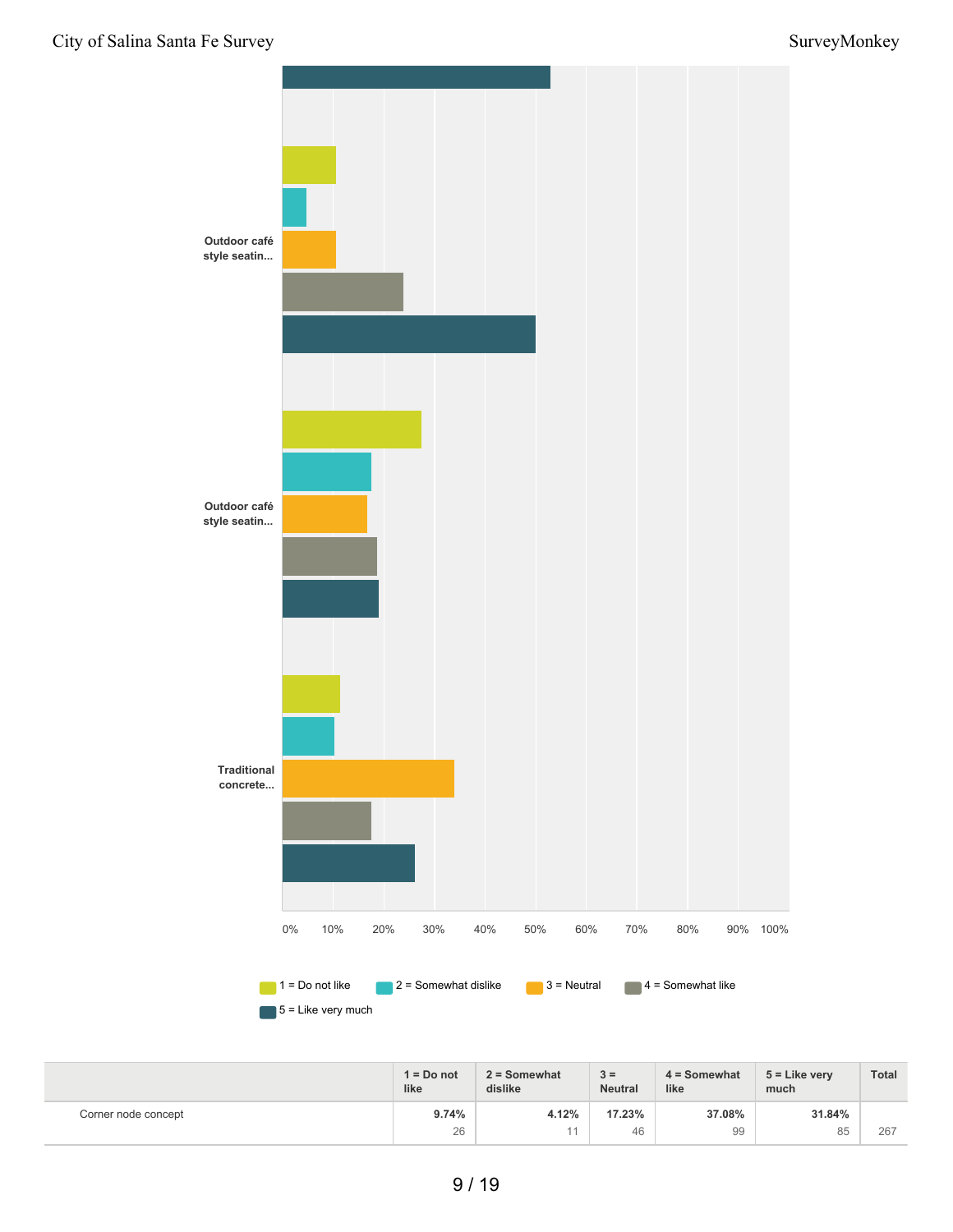| Bench seating to complement existing trash receptacles        | 6.72%  | 4.48%  | 14.18% | 32.84% | 41.79% |     |
|---------------------------------------------------------------|--------|--------|--------|--------|--------|-----|
| along the corridor                                            | 18     | 12     | 38     | 88     | 112    | 268 |
| Center multi-purpose lane for deliveries, short-term parking, | 18.01% | 7.35%  | 12.50% | 23.53% | 38.60% |     |
| and turn lane                                                 | 49     | 20     | 34     | 64     | 105    | 272 |
| <b>Brick pavers</b>                                           | 14.13% | 4.83%  | 16.36% | 30.11% | 34.57% |     |
|                                                               | 38     | 13     | 44     | 81     | 93     | 269 |
| Colored concrete                                              | 13.87% | 12.77% | 18.25% | 31.02% | 24.09% |     |
|                                                               | 38     | 35     | 50     | 85     | 66     | 274 |
| Landscape planter with 4" curb                                | 16.30% | 11.48% | 20.00% | 30.37% | 21.85% |     |
|                                                               | 44     | 31     | 54     | 82     | 59     | 270 |
| Metal landscape fence on planters                             | 24.35% | 15.87% | 18.82% | 23.62% | 17.34% |     |
|                                                               | 66     | 43     | 51     | 64     | 47     | 271 |
| Mixture of native grasses and perennials                      | 7.66%  | 4.01%  | 14.23% | 31.39% | 42.70% |     |
|                                                               | 21     | 11     | 39     | 86     | 117    | 274 |
| Columnar overstory tree                                       | 18.38% | 6.25%  | 20.22% | 26.10% | 29.04% |     |
|                                                               | 50     | 17     | 55     | 71     | 79     | 272 |
| Base pedestals for public art                                 | 18.45% | 6.27%  | 22.14% | 25.09% | 28.04% |     |
|                                                               | 50     | 17     | 60     | 68     | 76     | 271 |
| Decorative planter pots                                       | 14.23% | 6.57%  | 17.52% | 27.74% | 33.94% |     |
|                                                               | 39     | 18     | 48     | 76     | 93     | 274 |
| Existing light poles                                          | 5.13%  | 2.20%  | 17.22% | 22.34% | 53.11% |     |
|                                                               | 14     | 6      | 47     | 61     | 145    | 273 |
| Outdoor café style seating against buildings                  | 10.55% | 4.73%  | 10.55% | 24.00% | 50.18% |     |
|                                                               | 29     | 13     | 29     | 66     | 138    | 275 |
| Outdoor café style seating separated from buildings by main   | 27.57% | 17.65% | 16.91% | 18.75% | 19.12% |     |
| pedestrian way                                                | 75     | 48     | 46     | 51     | 52     | 272 |
| Traditional concrete surfacing                                | 11.48% | 10.37% | 34.07% | 17.78% | 26.30% |     |
|                                                               | 31     | 28     | 92     | 48     | 71     | 270 |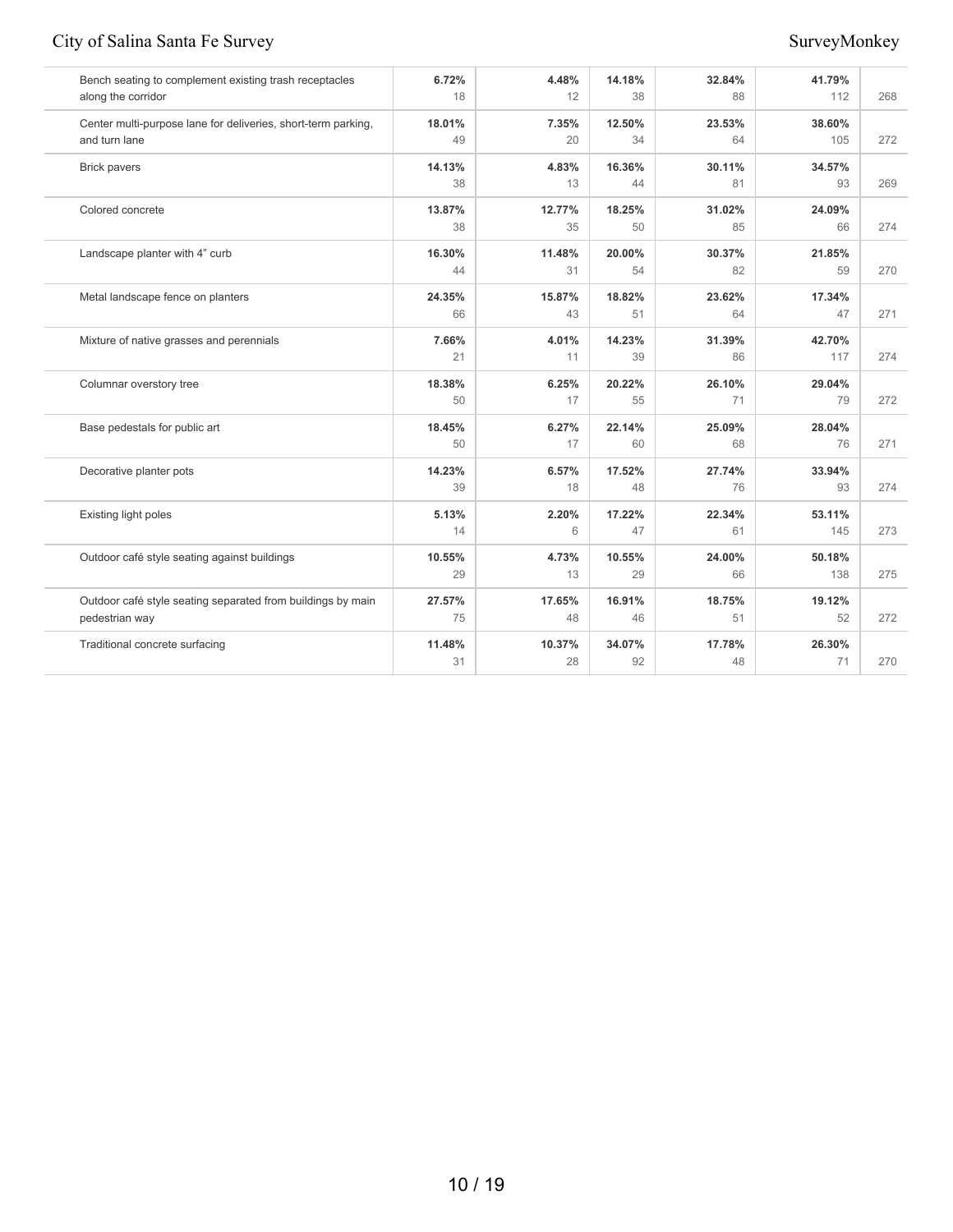**Q5 The proposed center lane on Santa Fe Avenue could be utilized for deliveries and short term parallel parking in either direction for passenger vehicles. Which of the following would you be in support of for this center lane: (check all that apply)**



| <b>Answer Choices</b>                        | <b>Responses</b> |
|----------------------------------------------|------------------|
| No Parking                                   | 32.48%<br>89     |
| 1 Hr. Commercial Delivery Parking Only       | 56.20%<br>154    |
| 1 Hr. Delivery and Passenger Vehicle Parking | 52<br>18.98%     |
| No Preference                                | 7.30%<br>20      |
| <b>Total Respondents: 274</b>                |                  |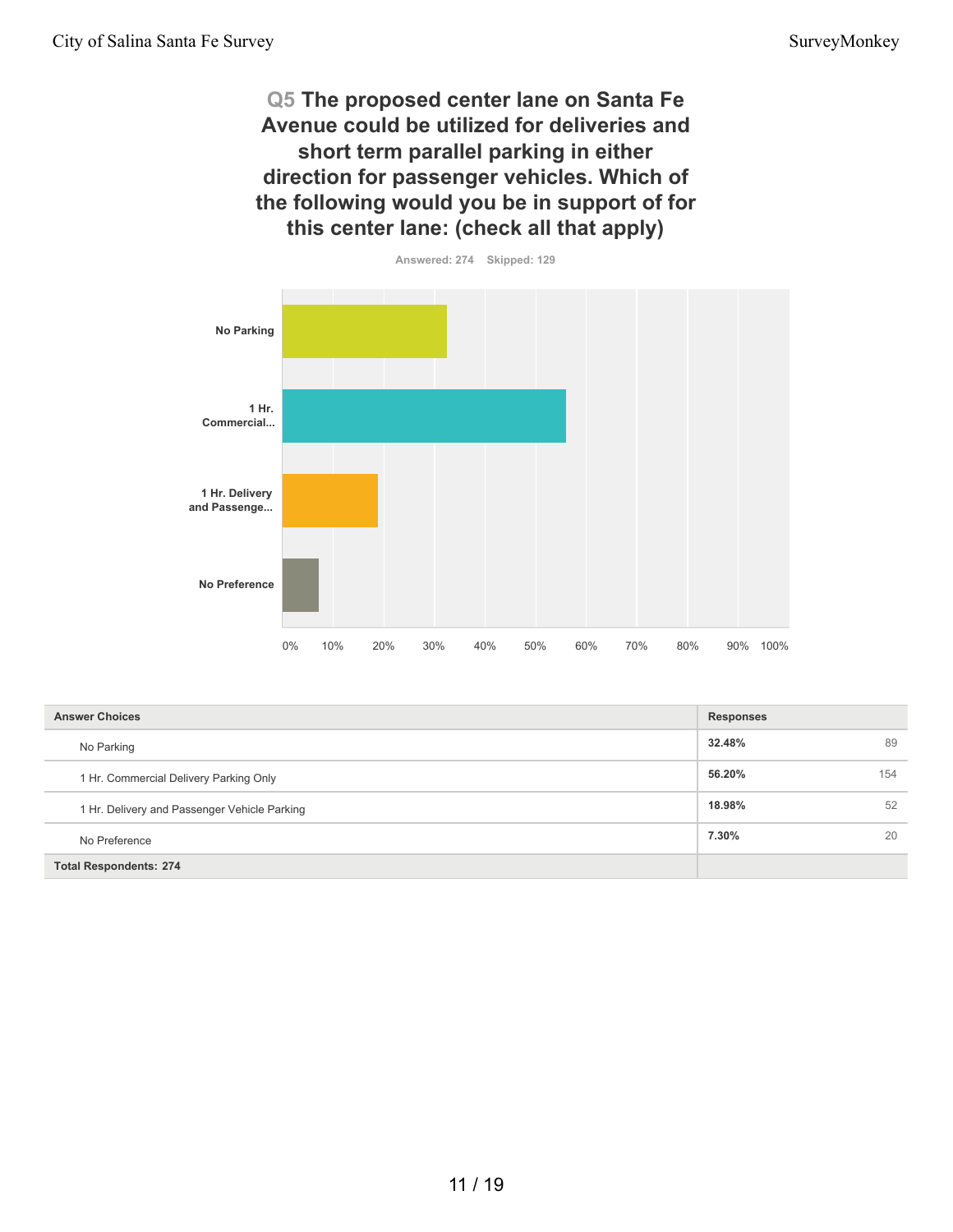**Q6 The design team is evaluating needs and locations for traffic signals along Santa Fe. Traffic counts in the downtown indicate that signals may not be necessary at all existing locations. Would you be supportive of converting some of the existing traffic signals to stop sign controlled intersections? (Check all that apply)**



**45.22%** 123 **17.28%** 47 **9.19%** 25 **9.56%** 26 **19.85%** 54 **36.40%** 99 **Total Respondents: 272 Answer Choices Responses** Yes, eliminate traffic signals where possible Eliminate traffic signals at Elm Street Eliminate traffic signals at Ash Street Eliminate traffic signals at Walnut Street Eliminate Mid-Block Pedestrian Crossing Signals No, do not eliminate any signals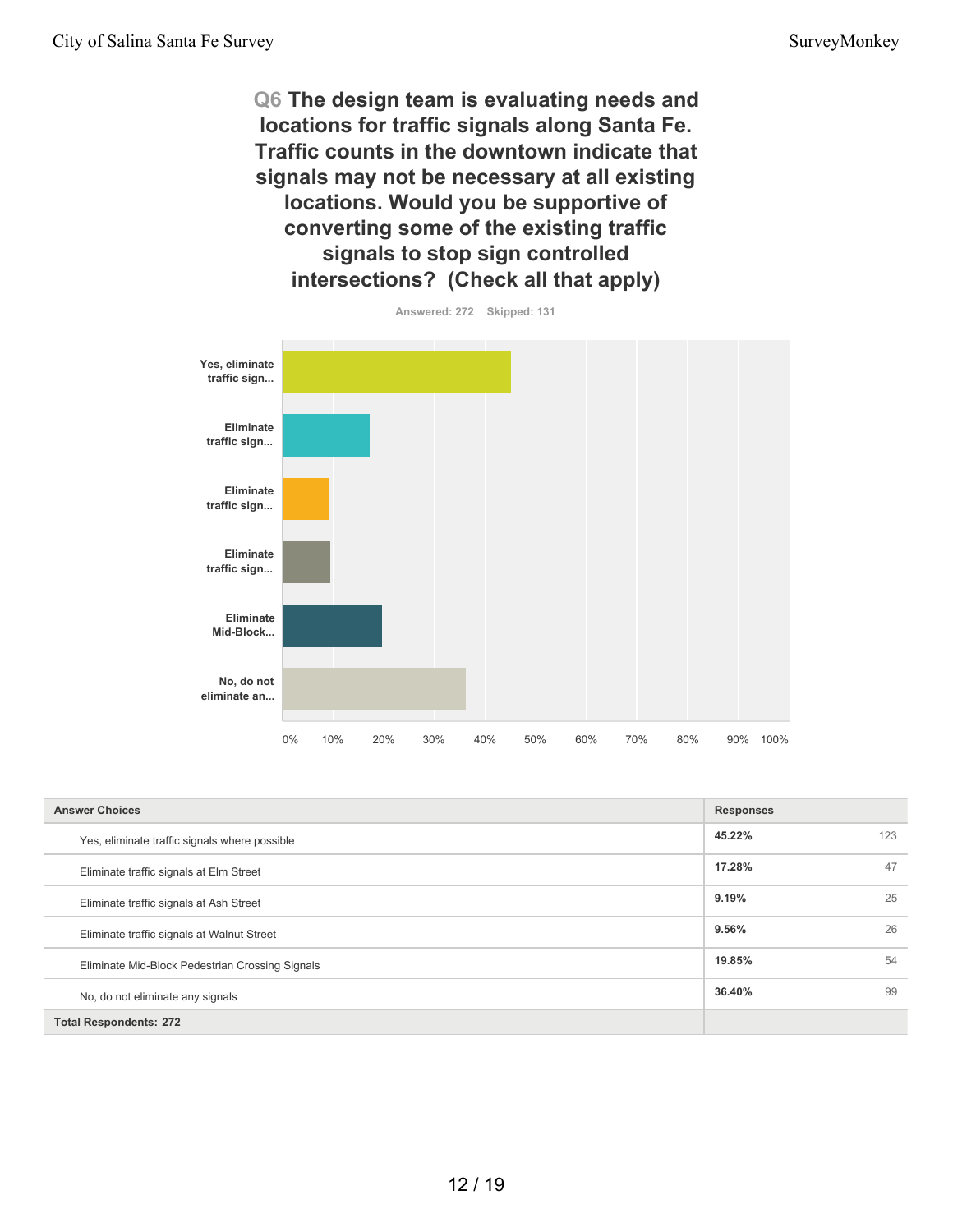

| <b>Answer Choices</b> | <b>Responses</b> |
|-----------------------|------------------|
| Agree                 | 189<br>69.49%    |
| Disagree              | 48<br>17.65%     |
| No Preference         | 35<br>12.87%     |
| <b>Total</b>          | 272              |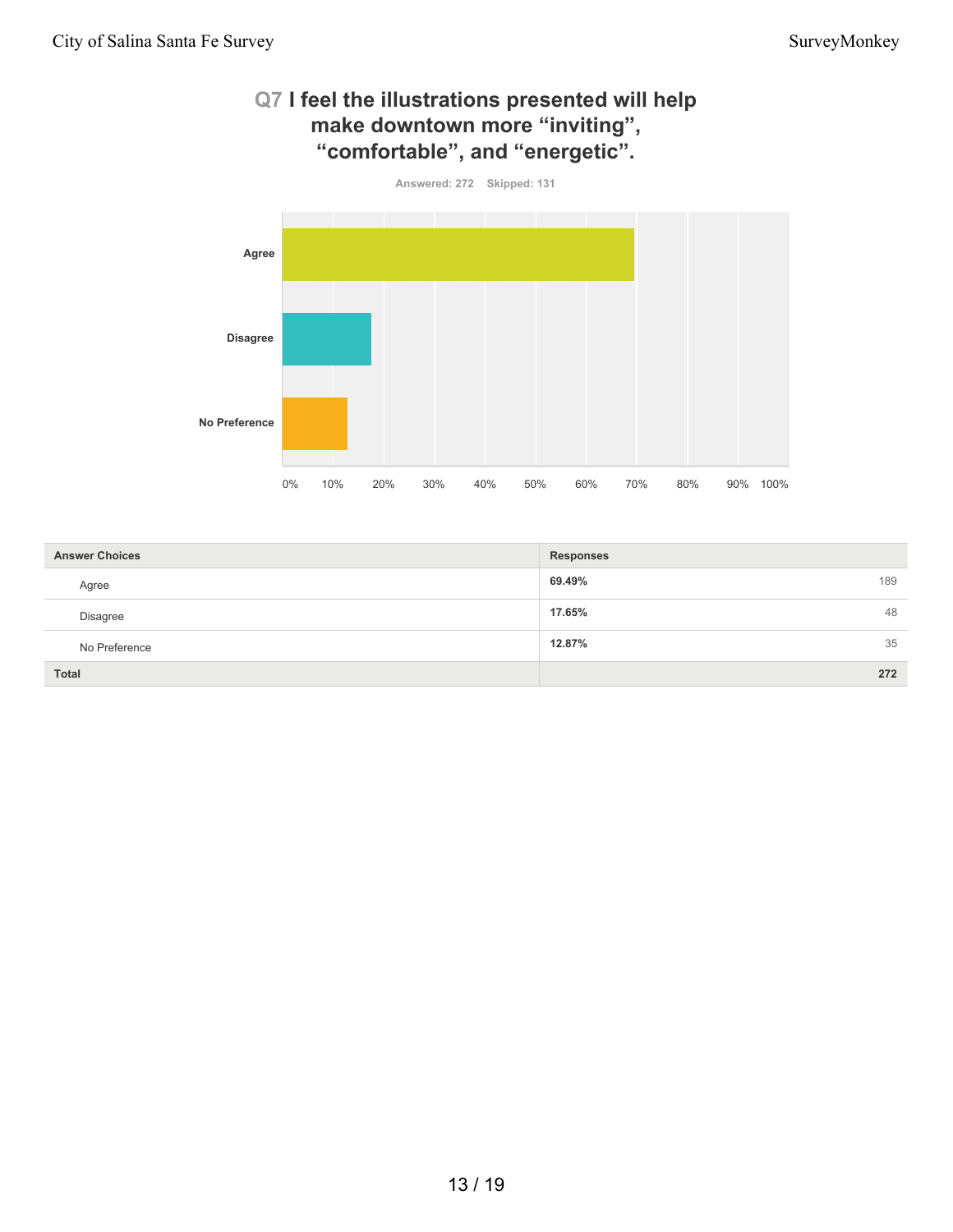

| <b>Answer Choices</b> | <b>Responses</b> |
|-----------------------|------------------|
| Agree                 | 72.06%<br>196    |
| Disagree              | 16.91%<br>46     |
| No Preference         | 30<br>11.03%     |
| <b>Total</b>          | 272              |

### 14 / 19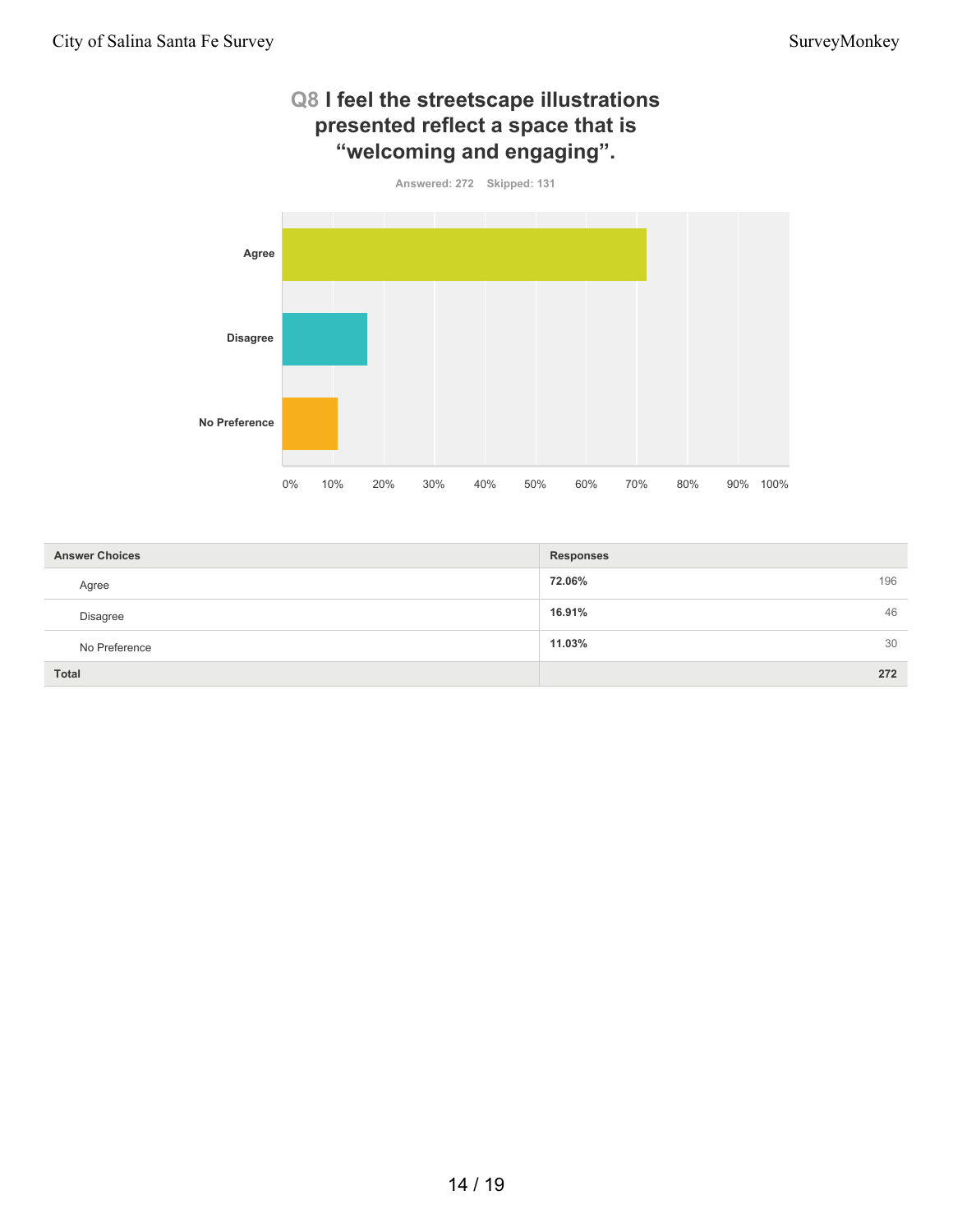# **Q9 I feel the streetscape design should complement the Salina Downtown Art Deco atmosphere.**



| <b>Answer Choices</b> | <b>Responses</b> |
|-----------------------|------------------|
| Agree                 | 61.34%<br>165    |
| Disagree              | 19.70%<br>53     |
| No Preference         | 18.96%<br>51     |
| <b>Total</b>          | 269              |

### 15 / 19